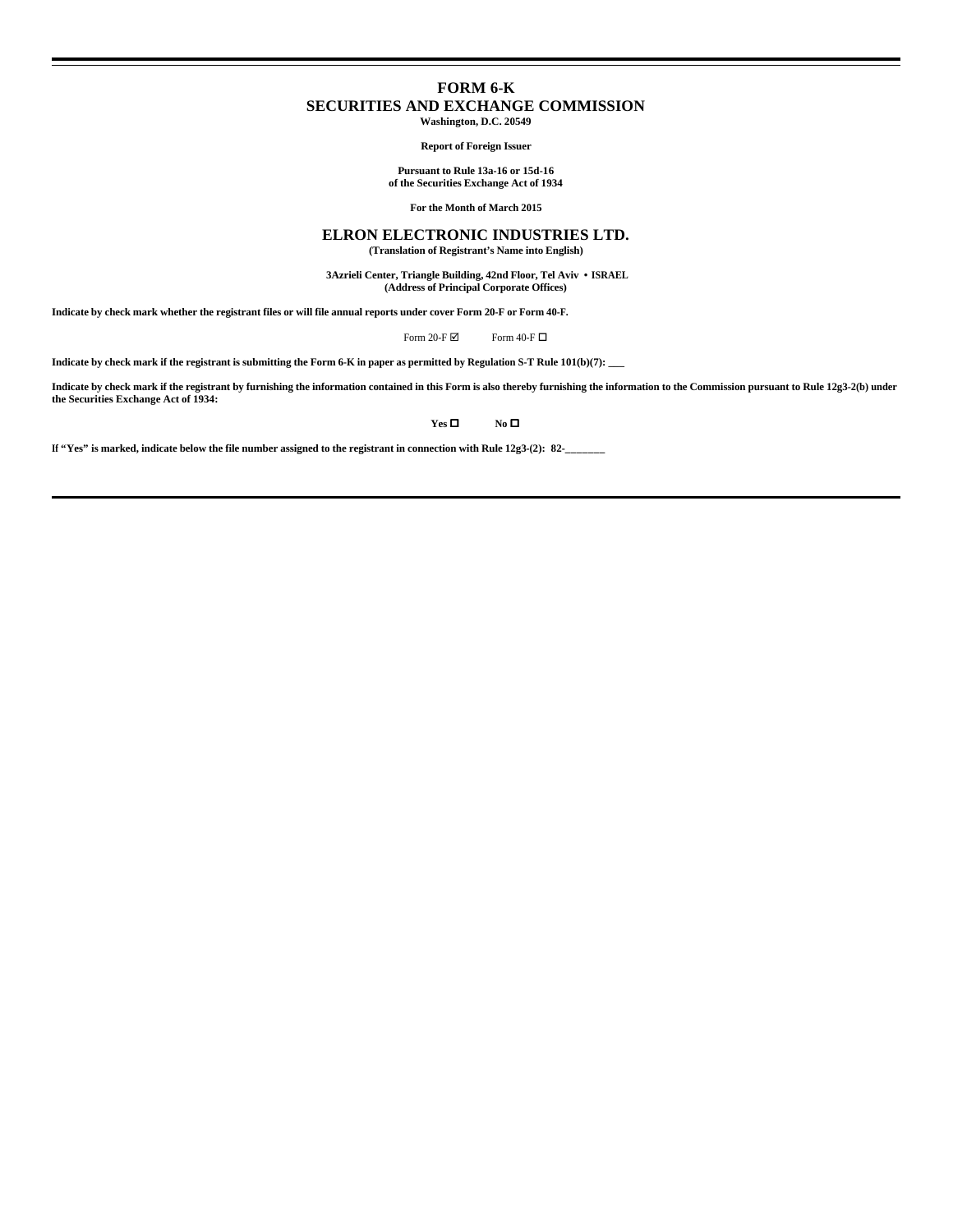1. English Translation of Financial Data from the Consolidated Financial Statements Attributable to the Company's shareholders.

2. Registrant's Form 126 filed with the Israeli Securities Authority on March 11, 2015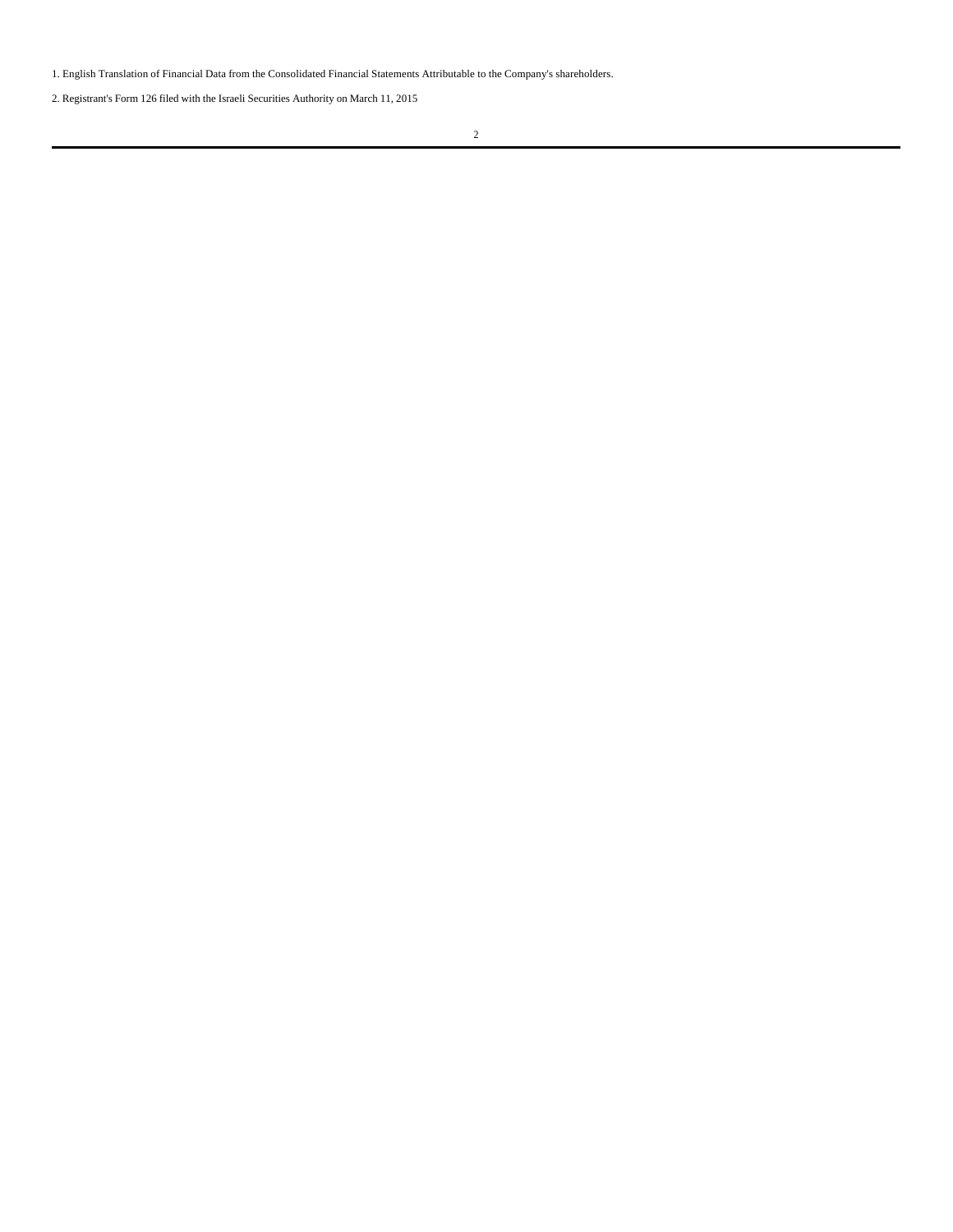#### SIGNATURE

authorized.

Pursuant to the requirements of the Securities Exchange Act of 1934, the Registrant has duly caused this report to be signed on its behalf by the undersigned, thereunto duly

ELRON ELECTRONIC INDUSTRIES LTD. (Registrant)

By: <u>/s/Yaron Elad</u><br>Yaron Elad<br>VP & CFO

Dated: March 11, 2015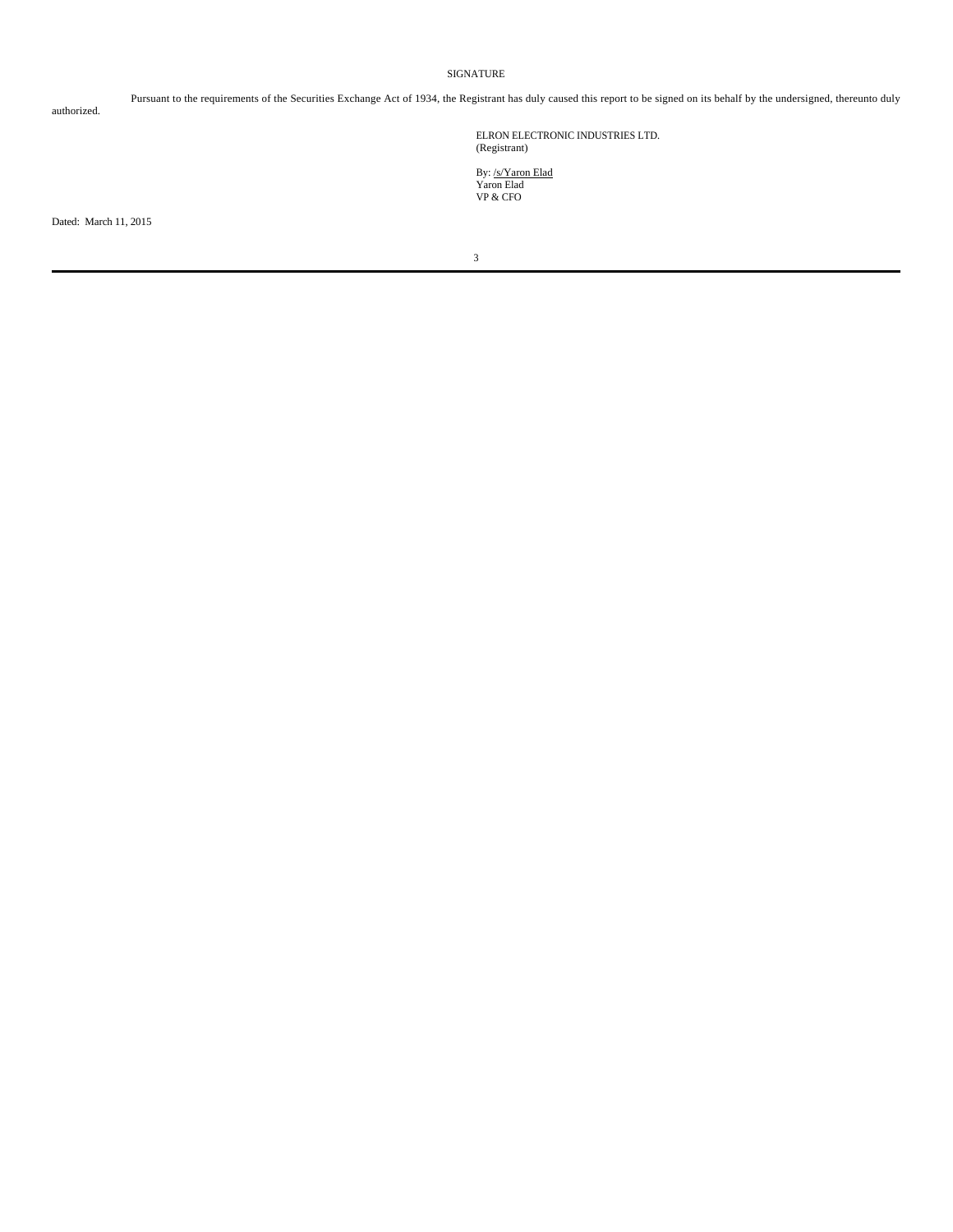#### **Elron Electronic Industries Ltd.**

# **English Translation of Financial Data from the Consolidated Financial Statements Attributable to the Company's shareholders**

**As of**

### **December 31, 2014**

## **US dollars in thousands**

## **Contents**

|                                                                                                         | Page    |
|---------------------------------------------------------------------------------------------------------|---------|
| Special Auditors' Report in accordance with regulation 9(C)                                             | $2 - 3$ |
| Data from the consolidated financial statements on the Financial Position Attributable to the Company   | $4 - 5$ |
| Data from the consolidated financial statements on the Income Attributable to the Company               | 6       |
| Data from the consolidated financial statements on the Comprehensive Income Attributable to the Company |         |
| Data from the consolidated financial statements on the Cash Flows Attributable to the Company           | $8-9$   |
| <b>Additional Information</b>                                                                           | $10-12$ |
|                                                                                                         |         |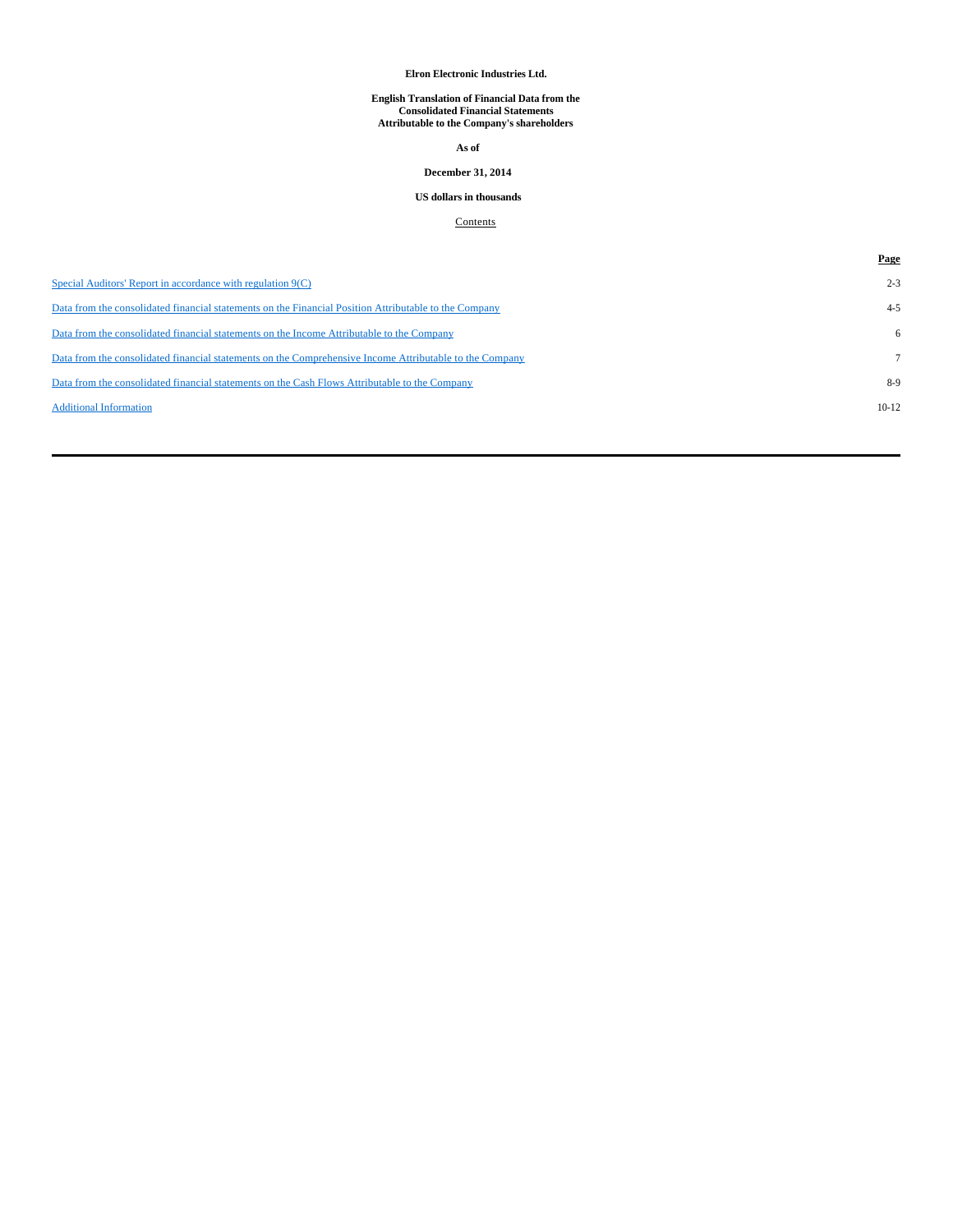

To The shareholders of Elron Electronic Industries ltd. The triangle building 42nd floor 3 Azrieli center Tel-Aviv

Re: Special Auditor's Report on the Separate Financial Information in accordance with Regulation 9C to the Securities Regulations (Periodic Immediate and Reports), 1970

We have audited the separate financial information presented in accordance with Regulation 9c to the Israeli Securities Regulations (Periodic and Immediate Reports), 1970 of Elron Electronic Industries Ltd. ("the Company") as of December 31, 2014 and 2013 and for each of the three years the latest of which ended on December 31, 2014. The Company's board of directors and management are responsible for the separate financial information. Our responsibility is to express an opinion on the separate financial information based on our audits.

We did not audit the separate financial information taken from the financial statements of an investment in associate that was classified as held for sale as of December 31, 2013, whose assets less attributable liabilities, net total approximately \$ 47.4 million as of December 31, 2013, and the Company's share of its earnings amounted to approximately \$ 2.1 million and \$ 3.2 million for the years ended December 31, 2013 and 2012, respectively. The financial statements of this company were audited by other auditors, whose reports have been furnished to us, and our opinion, insofar as it relates to amounts included for this company, is based on the reports of the other auditors.

We conducted our audits in accordance with generally accepted auditing standards in Israel. Those standards require that we plan and perform the audit to obtain reasonable assurance about whether the separate financial information is free of material misstatement. An audit includes examining, on a test basis, evidence supporting the amounts and disclosures in the separate financial information. An audit also includes assessing the accounting principles used and significant estimates made by the board of directors and management, as well as evaluating the overall separate financial information presentation. We believe that our audits and the reports of other auditors provide a reasonable basis for our opinion.

In our opinion, based on our audits and the reports of other auditors, the separate financial information referred to above is prepared, in all material respects, in conformity with Regulation 9c to the Israeli Securities Regulations (Periodic and Immediate Reports), 1970.

Tel-Aviv, Israel **KOST FORER GABBAY & KASIERER**<br>March 11, 2015 **March 2016** A Member of Ernst & Young Global A Member of Ernst & Young Global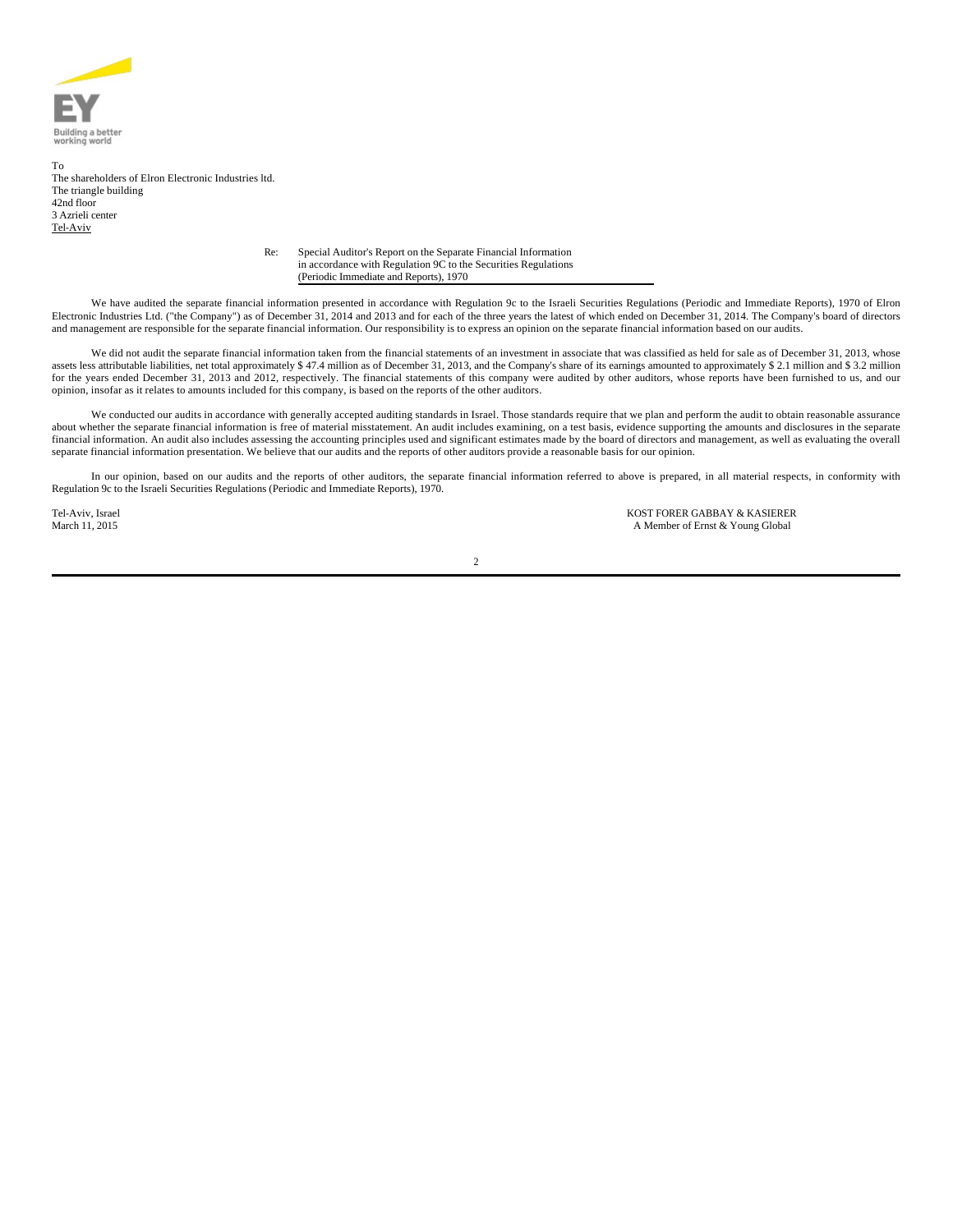#### Special Report Pursuant to Regulation 9(c) Financial Data and Information from the Consolidated Financial Statements Attributable to Elron Electronic Industries Ltd. ("the Company")

The following separate financial data and information attributable to the Company ("separate data") are derived from the Company's Consolidated Financial Statements as of December 31, 2014, and for the year then ended ("consolidated financial statements"), which form part of the Company's periodic reports. The separate data are presented in accordance with Regulation 9(c) of the Israel Securities Law Regulations (Periodic and Immediate Statements) – 1970.

The significant accounting policies followed in the preparation of the following separate data are identical to those applied in the preparation of the Company's consolidated financial statements.

Presentation of transactions which were eliminated in the consolidated financial statements Intercompany balances, transactions and cash flows between the Company and its subsidiaries were eliminated in the preparation of the Company's consolidated financial statements. In the separate data, such transactions are presented as follows:

- Financial position data attributable to the Company include balances in respect of the Company's subsidiaries which were eliminated in the consolidated financial statements.
- Income and loss data attributable to the Company include income and expenses of the Company resulting from transactions with its subsidiaries, which were eliminated in the consolidated financial statements.
- Cash flow data attributable to the Company include cash flows between the Company and its subsidiaries which were eliminated in the consolidated financial statements.

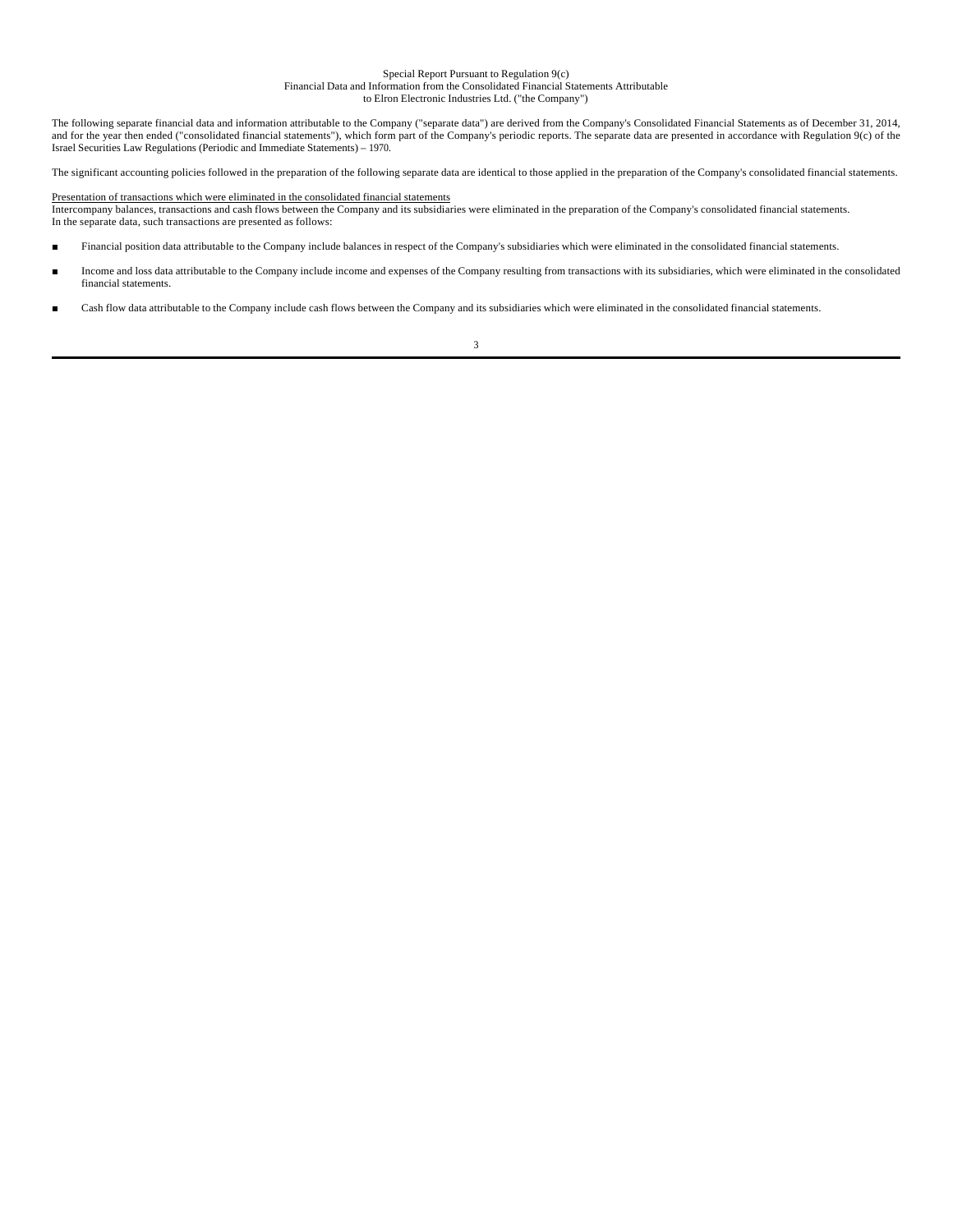## Data from the Consolidated Financial Statements on the Financial Position Attributable to the Company as of

|                                                                    |         | December 31. |
|--------------------------------------------------------------------|---------|--------------|
|                                                                    | 2014    | 2013         |
|                                                                    |         | \$ thousands |
| <b>Current assets</b>                                              |         |              |
| Cash and cash equivalents                                          | 33,330  | 19,686       |
| <b>Bank</b> deposits                                               | 60,360  |              |
| Other accounts receivable                                          | 261     | 376          |
| Investment in associate that was classified as asset held for sale |         | 89,175       |
|                                                                    |         |              |
|                                                                    | 93,951  | 109,237      |
|                                                                    |         |              |
| Non-current assets                                                 |         |              |
| Investments in subsidiaries and associates, net                    | 111,272 | 106,079      |
| Other investments measured at fair value                           | 27,271  | 26,012       |
| Property, plant and equipment, net                                 | 26      | 38           |
| Deferred taxes (Note 7)                                            |         | 28,994       |
|                                                                    |         |              |
|                                                                    | 138,569 | 161,123      |
|                                                                    |         |              |
| Total assets                                                       | 232,520 | 270,360      |

The accompanying additional information is an integral part of the separate financial data and information.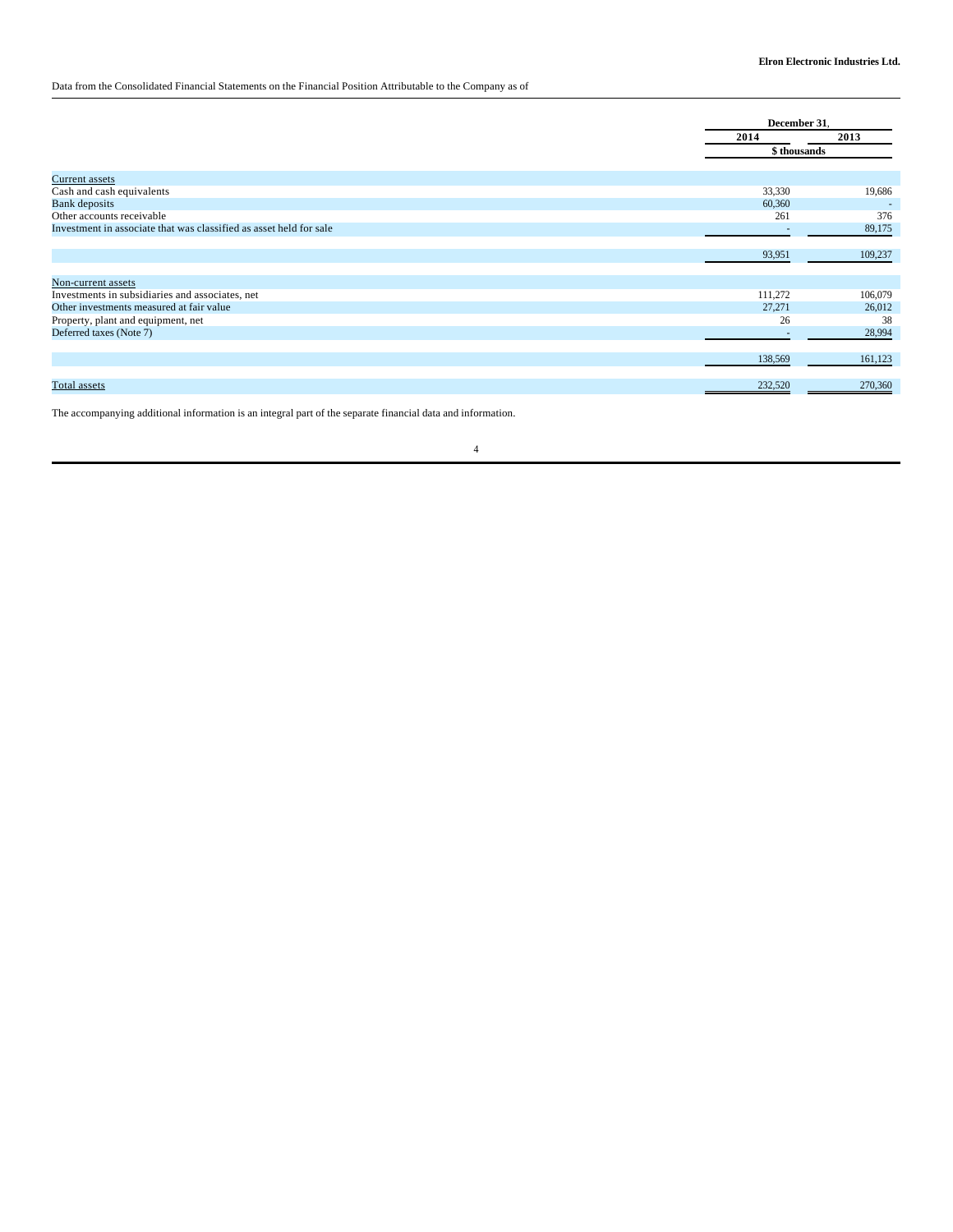## Data from the Consolidated Financial Statements on the Financial Position Attributable to the Company as of

|                                                   | December 31,             |           |
|---------------------------------------------------|--------------------------|-----------|
|                                                   | 2014                     | 2013      |
|                                                   | \$ thousands             |           |
| <b>Current liabilities</b>                        |                          |           |
| Loans from banks                                  | $\overline{\phantom{a}}$ | 4,000     |
| Trade payables                                    | 53                       | 79        |
| Other accounts payable                            | 2,776                    | 2,797     |
|                                                   |                          |           |
|                                                   | 2,829                    | 6,876     |
|                                                   |                          |           |
| Long-term liabilities                             |                          |           |
| Other long term liabilities (Note 2)              | 73,812                   | 82,701    |
|                                                   |                          |           |
|                                                   | 73,812                   | 82,701    |
|                                                   |                          |           |
| Equity attributable to the Company's shareholders |                          |           |
| Issued capital                                    | 9,573                    | 9,573     |
| Share premium                                     | 190,753                  | 190,753   |
| Capital reserves                                  | 2,066                    | (6,166)   |
| Accumulated deficit                               | (46, 513)                | (13, 377) |
| Total equity                                      | 155,879                  | 180,783   |
|                                                   | 232,520                  | 270,360   |

The accompanying additional information is an integral part of the separate financial data and information.

| Ami Erel  | Bronshtein<br>Ari       | <b>Yaron Elad</b>              |
|-----------|-------------------------|--------------------------------|
| Director* | Chief Executive Officer | Vice President &               |
|           |                         | <b>Chief Financial Officer</b> |

Approval date of the annual consolidated financial statements: March 11, 2015.

\* Authorized by the board of directors to sign these financial statements in lieu of the chairman of the board, see Note 1 to the consolidated financial statements.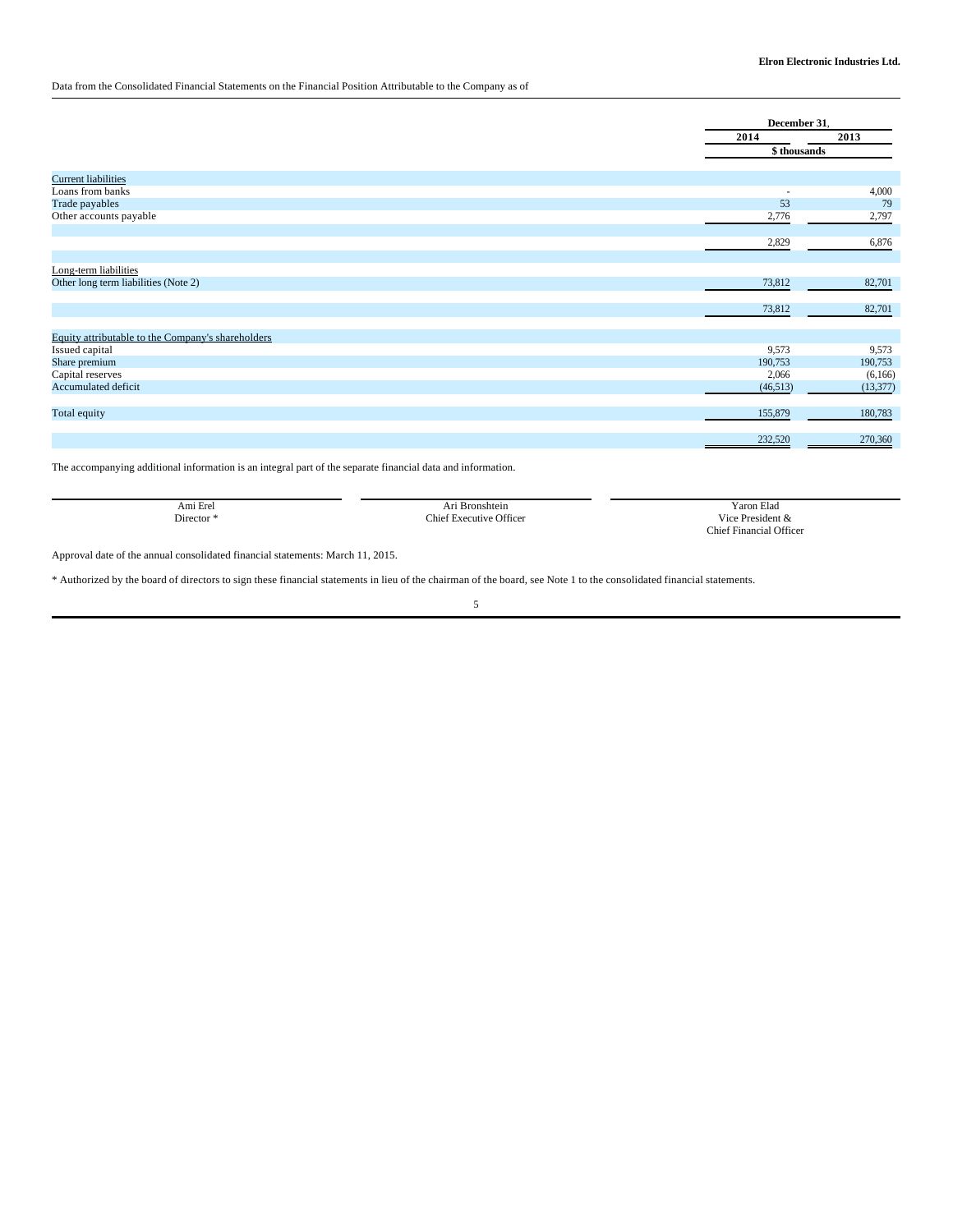Data from the Consolidated Financial Statements on the Income Attributable to the Company

|                                                                                                  |           | <b>Year ended</b><br>December 31. |          |  |
|--------------------------------------------------------------------------------------------------|-----------|-----------------------------------|----------|--|
|                                                                                                  | 2014      | 2013                              | 2012     |  |
|                                                                                                  |           | \$thousands                       |          |  |
| Income                                                                                           |           |                                   |          |  |
| Financial income (Note 2)                                                                        | 8,875     | 261                               | 892      |  |
| <b>Expenses</b>                                                                                  |           |                                   |          |  |
| General and administrative expenses                                                              | 5,086     | 5,449                             | 3,873    |  |
| Financial expenses (Note 2)                                                                      | 54        | 5,767                             | 3,455    |  |
| Other expenses (income), net                                                                     | 5         | (3,484)                           | 159      |  |
|                                                                                                  | 5,145     | 7,732                             | 7,487    |  |
|                                                                                                  | 3,730     | (7, 471)                          | (6, 595) |  |
| Gain from disposal of subsidiaries and associates, revaluation of investee companies and changes |           |                                   |          |  |
| in holdings, net (Note 3,5)                                                                      | 114,764   | 4,443                             | 10,006   |  |
| Company's share of income (loss) of subsidiaries and associates                                  | (3,228)   | (8,031)                           | 946      |  |
| Income (loss) before taxes on income                                                             | 115,266   | (11,059)                          | 4,357    |  |
| Tax benefit (taxes on income)                                                                    | (29, 772) | 28,994                            |          |  |
| Net income attributable to the Company's shareholders                                            | 85,494    | 17,935                            | 4,357    |  |
|                                                                                                  |           |                                   |          |  |

The accompanying additional information is an integral part of the separate financial data and information.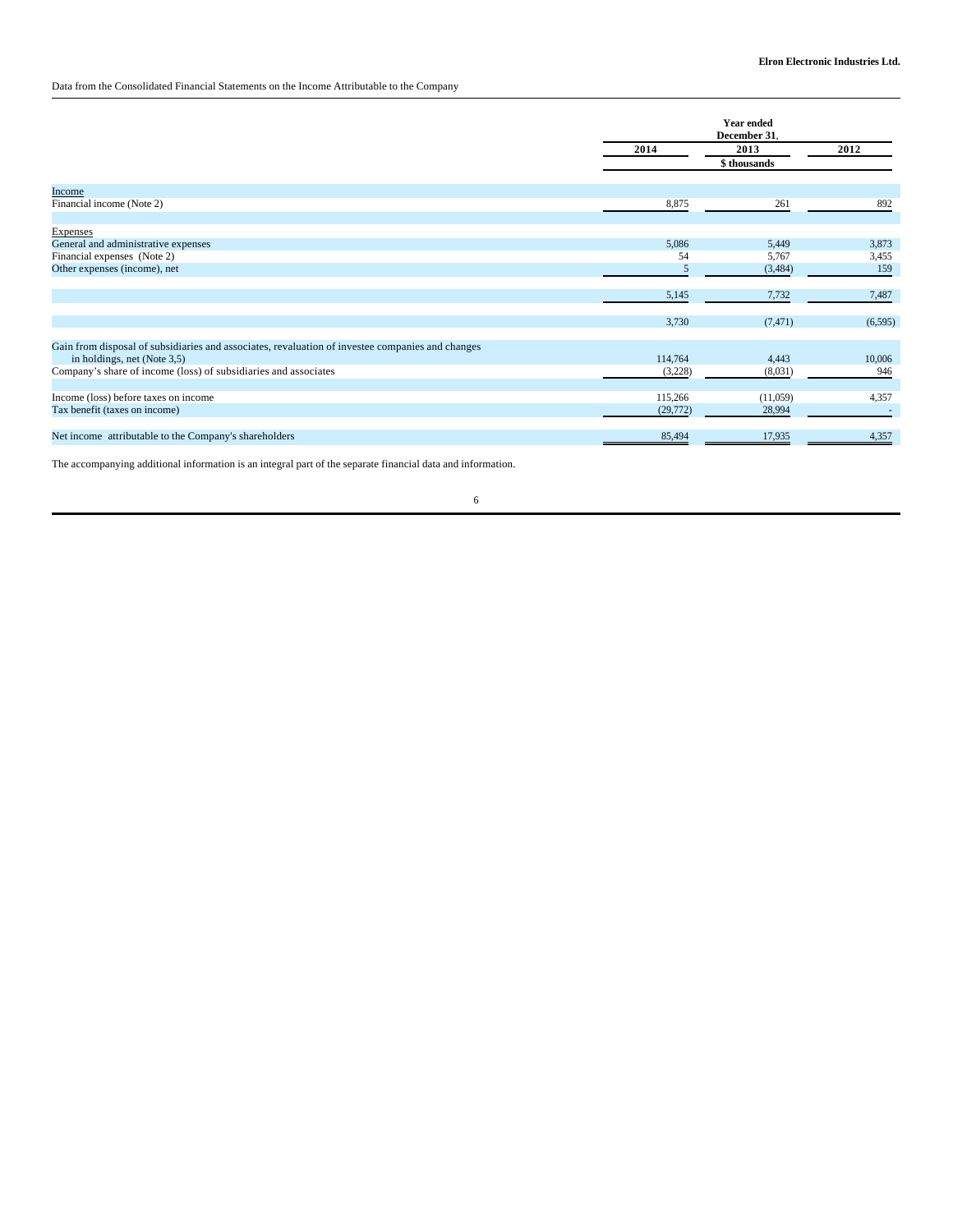## Data from the Consolidated Financial Statements on the Comprehensive Loss Attributable to the Company

|                                                                                                                 | <b>Year ended</b><br>December 31. |             |         |
|-----------------------------------------------------------------------------------------------------------------|-----------------------------------|-------------|---------|
|                                                                                                                 | 2014                              | 2013        | 2012    |
|                                                                                                                 |                                   | \$thousands |         |
| Net income                                                                                                      | 85,494                            | 17,935      | 4,357   |
| Other comprehensive loss                                                                                        |                                   |             |         |
| Amounts that would never be reclassified to profit or loss:                                                     |                                   |             |         |
| Loss from financial assets measured at fair value through other comprehensive income, net                       | (421)                             | (2,111)     | (1,313) |
| Total loss that would never be reclassified to profit or loss                                                   | (421)                             | (2,111)     | (1,313) |
| Amounts that are classified or may be reclassified to profit or loss under certain conditions:                  |                                   |             |         |
| Foreign currency translation differences for foreign operations                                                 |                                   |             | (51)    |
| Foreign currency translation differences charged to the statement of income upon disposal of foreign operations |                                   |             | 80      |
| Total gain that would be reclassified to profit or loss under certain conditions                                |                                   |             | 29      |
| Total other comprehensive loss attributable to the Company                                                      | (421)                             | (2,111)     | (1,284) |
| Other comprehensive income (loss) attributable to the Company's subsidiaries and associates                     |                                   | (14)        | 141     |
| Total comprehensive income attributable to the Company's shareholders                                           | 85,073                            | 15,810      | 3,214   |

The accompanying additional information is an integral part of the separate financial data and information.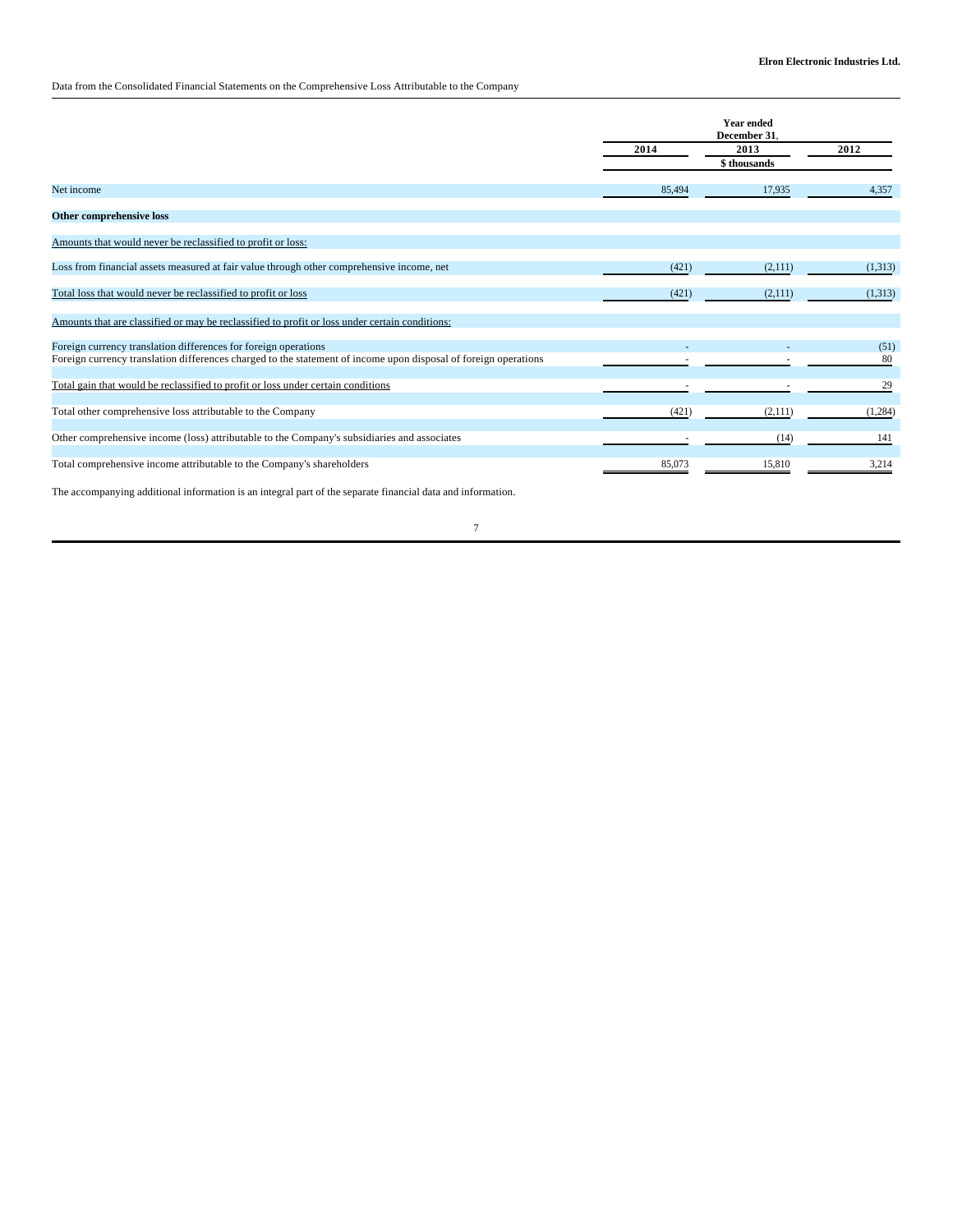## Data from the Consolidated Financial Statements on the Cash Flows Attributable to the Company

|                                                                                                                   | <b>Year ended</b><br>December 31. |             |               |
|-------------------------------------------------------------------------------------------------------------------|-----------------------------------|-------------|---------------|
|                                                                                                                   | 2014                              | 2013        | $\sqrt{2012}$ |
|                                                                                                                   |                                   | \$thousands |               |
| Cash flows from operating activities                                                                              |                                   |             |               |
| Net income attributable to the Company                                                                            | 85,494                            | 17,935      | 4,357         |
| Adjustments to reconcile net income (loss) to net cash provided by (used in) operating activities:                |                                   |             |               |
| Adjustment to the profit or loss items:                                                                           |                                   |             |               |
| Company's share of loss (income) of subsidiaries and associates                                                   | 3.228                             | 8.031       | (946)         |
| Depreciation                                                                                                      | 13                                | 14          | 26            |
| Financial expense (income), net                                                                                   | (365)                             | 45          | (203)         |
| Stock based compensation                                                                                          | (239)                             | (46)        | (38)          |
| Gain from cancellation of impairment in financial assets                                                          |                                   | (3,522)     |               |
| Taxes on income (tax benefit)                                                                                     | 29,772                            | (28,994)    |               |
| Gain from disposal of subsidiaries and associates, revaluation of investee companies and changes in holdings, net | (114, 764)                        | (4, 443)    | (10,006)      |
| Change in fair value of financial assets measured at fair value, net                                              |                                   |             | 1,407         |
| Other                                                                                                             | 400                               | (553)       | (286)         |
|                                                                                                                   | (81,955)                          | (29, 468)   | (10,046)      |
|                                                                                                                   |                                   |             |               |
| Changes in assets and liabilities of the Company:                                                                 |                                   |             |               |
| Decrease (increase) in other accounts receivable                                                                  | (41)                              | 566         | (235)         |
| Increase in long term receivables                                                                                 |                                   | (54)        | (180)         |
| Decrease in trade payables                                                                                        | (26)                              | (16)        | (7)           |
| Increase (decrease) in other accounts payable                                                                     | (404)                             | 1,210       | 8,978         |
| Increase (decrease) in other long term liabilities                                                                | (8,889)                           | 5,805       | 1,771         |
|                                                                                                                   | (9,360)                           | 7,511       | 10,327        |
|                                                                                                                   |                                   |             |               |
| Cash paid and received during the year for:                                                                       |                                   |             |               |
| Interest paid                                                                                                     | (12)                              | (162)       | (84)          |
| Interest received                                                                                                 | 377                               | 117         | 287           |
|                                                                                                                   | 365                               | (45)        | 203           |
|                                                                                                                   |                                   |             |               |
| Net cash provided by (used in) operating activities                                                               | (5, 456)                          | (4,067)     | 4,841         |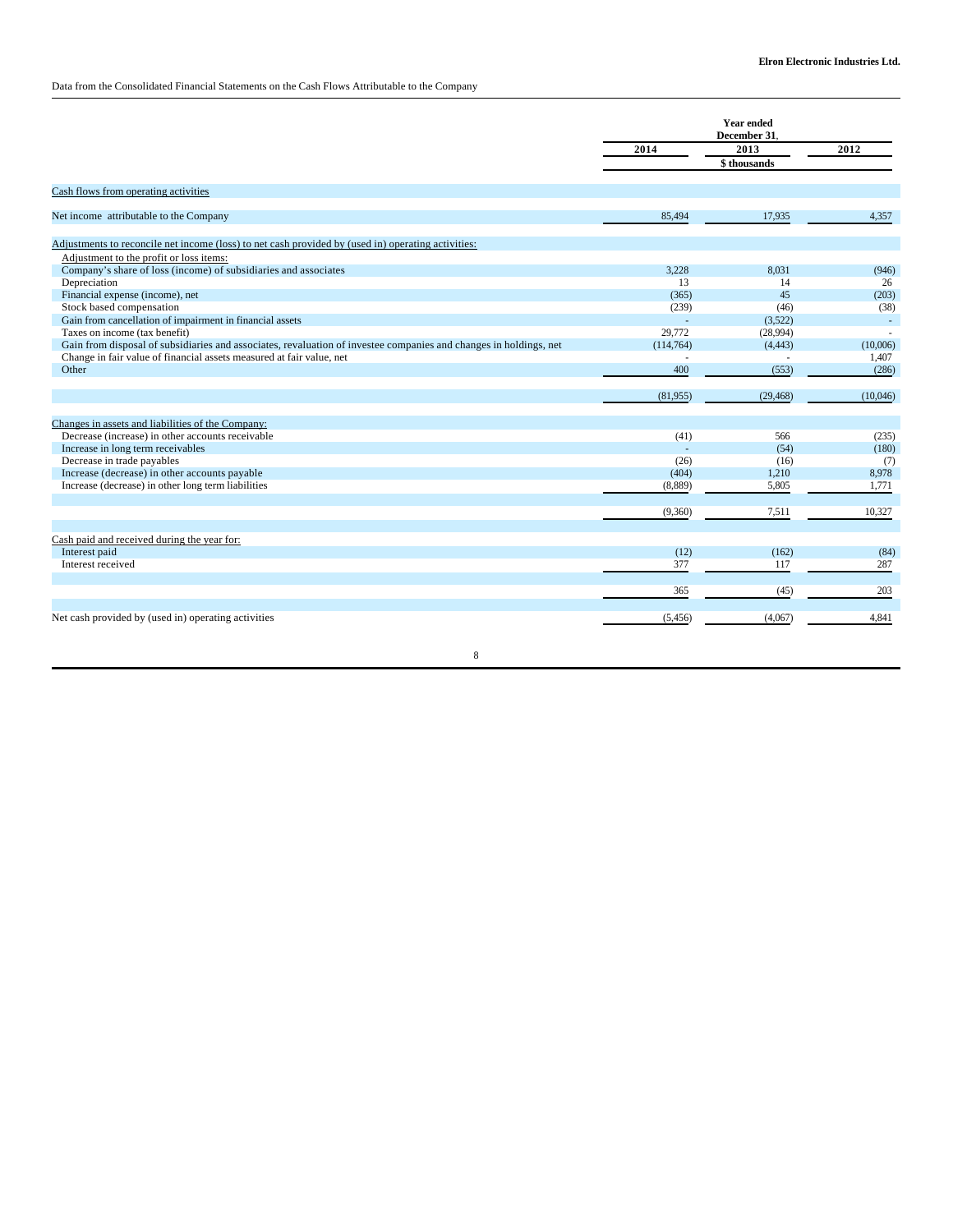## Data from the Consolidated Financial Statements on the Cash Flows Attributable to the Company (Cont.)

|                                                                  | <b>Year ended</b><br>December 31. |             |           |
|------------------------------------------------------------------|-----------------------------------|-------------|-----------|
|                                                                  | 2014                              | 2013        | 2012      |
|                                                                  |                                   | \$thousands |           |
| Cash flows from investment activities                            |                                   |             |           |
| Purchase of property and equipment                               | (1)                               | (7)         | (6)       |
| Investment in associates and subsidiaries                        | (11,081)                          | (10, 139)   | (13,630)  |
| Proceeds from sale of property and equipment                     |                                   |             | -5        |
| Proceeds from sale of investments in associates and subsidiaries | 204,016                           | 6.945       | 7.341     |
| Proceeds from sale of financial assets measured at fair value    | 203                               | 115         | 1,748     |
| Increase in bank deposits                                        | (60,037)                          |             |           |
| Proceeds from repayment of debentures                            |                                   | 1,698       |           |
| Repayment of loans by subsidiaries                               |                                   |             | 4.622     |
| Net cash provided by (used in) investment activities             | 133,100                           | (1,388)     | 80        |
| Cash flows from financing activities                             |                                   |             |           |
| Purchase of shares of investee company                           |                                   |             | (192)     |
| Dividend paid to the Company's shareholders                      | (110,000)                         |             | (15,000)  |
| Receipt of long-term loans from banks                            |                                   |             | 5,000     |
| Repayment of loans from banks                                    | (4,000)                           |             | (1,000)   |
| Proceeds from exercise of options                                |                                   | 44          | 331       |
| Net cash provided by (used in) financing activities              | (114,000)                         | 44          | (10, 861) |
| Increase (Decrease) in cash and cash equivalents                 | 13.644                            | (5,411)     | (5,940)   |
| Cash and cash equivalents as of beginning of the year            | 19,686                            | 25,097      | 31,037    |
| Cash and cash equivalents as of end of the year                  | 33,330                            | 19,686      | 25,097    |

The accompanying additional information is an integral part of the separate financial data and information.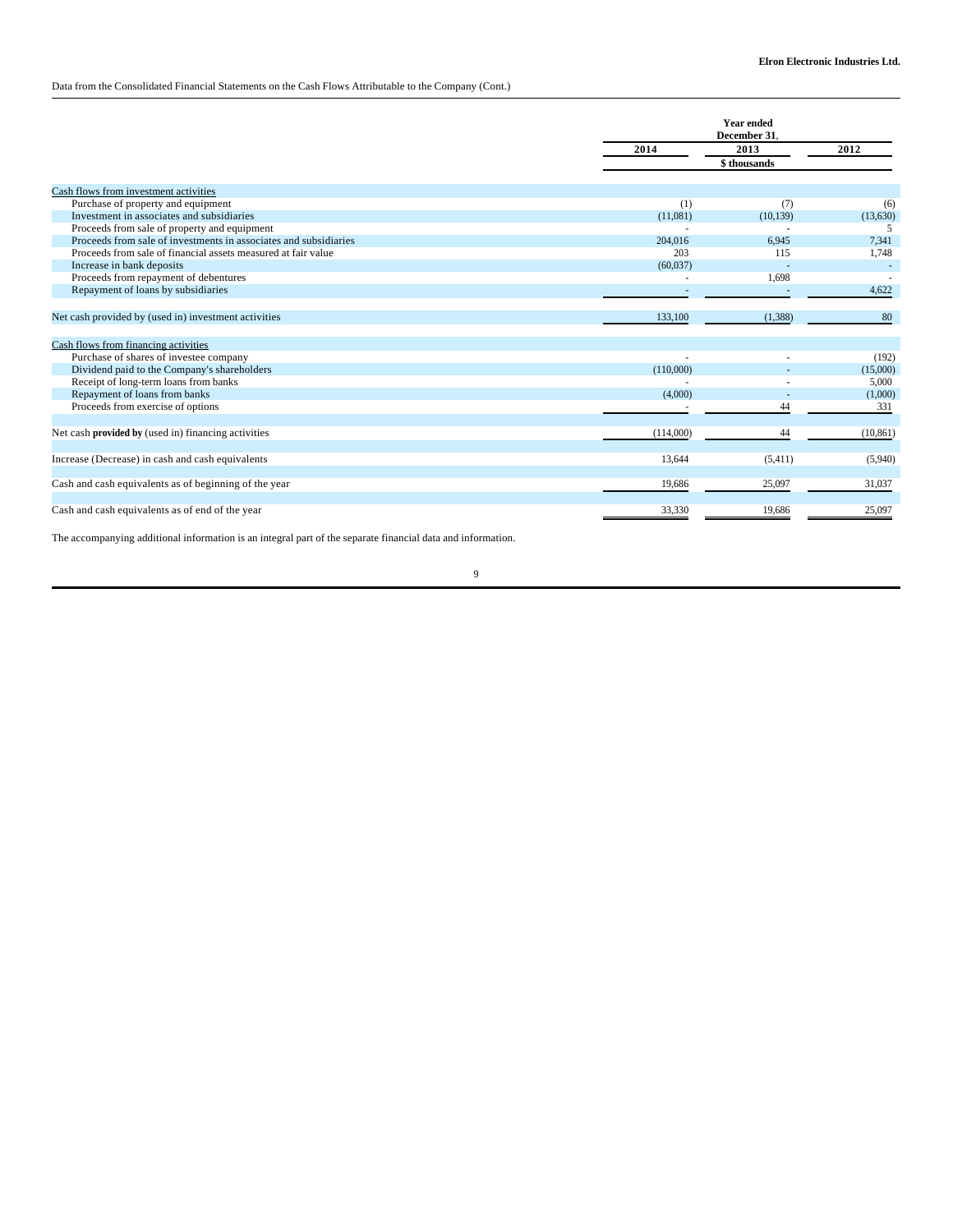#### **ADDITIONAL INFORMATION**

#### **U.S. dollars in thousands**

### 1. General

The accompanying condensed separate financial data as of December 31, 2014 and for the twelve months then ended, have been prepared in accordance with Regulation 9(c) of the Israel Securities Law Regulations (Periodic and Immediate Reports), 1970. The accompanying separate financial data should be read in conjunction with the Company's consolidated financial statements for 2014 and accompanying notes.

#### 2. Other long term liabilities

Other long term liabilities include liabilities towards Elbit Ltd. ("Elbit") which is a fully owned subsidiary of Elron. The balance is comprised of non-interest bearing and unlinked NIS capital notes. Exchange rate differences on these capital notes are included under line item financial income or financial expenses in the income statement.

### 3. Given Merger

For details on the transaction completed in February 2014, see Note 1 to the consolidated financial statements.

#### 4. Dividend Distribution

On August 24, 2014 the Company declared a dividend in the amount of \$110,000 (approximately \$3.698 per share). In September 2014, the dividend was paid to the Company's shareholders.

In 2012, the Company declared and paid a dividend in the amount of \$15,000 (approximately \$0.51 per share).

## 5. Gain from disposal of subsidiaries and associates, revaluation of investee companies and changes in holdings, net

For details on the gain from revaluation of investee companies measured at fair value, see Note 6 to the consolidated financial statements.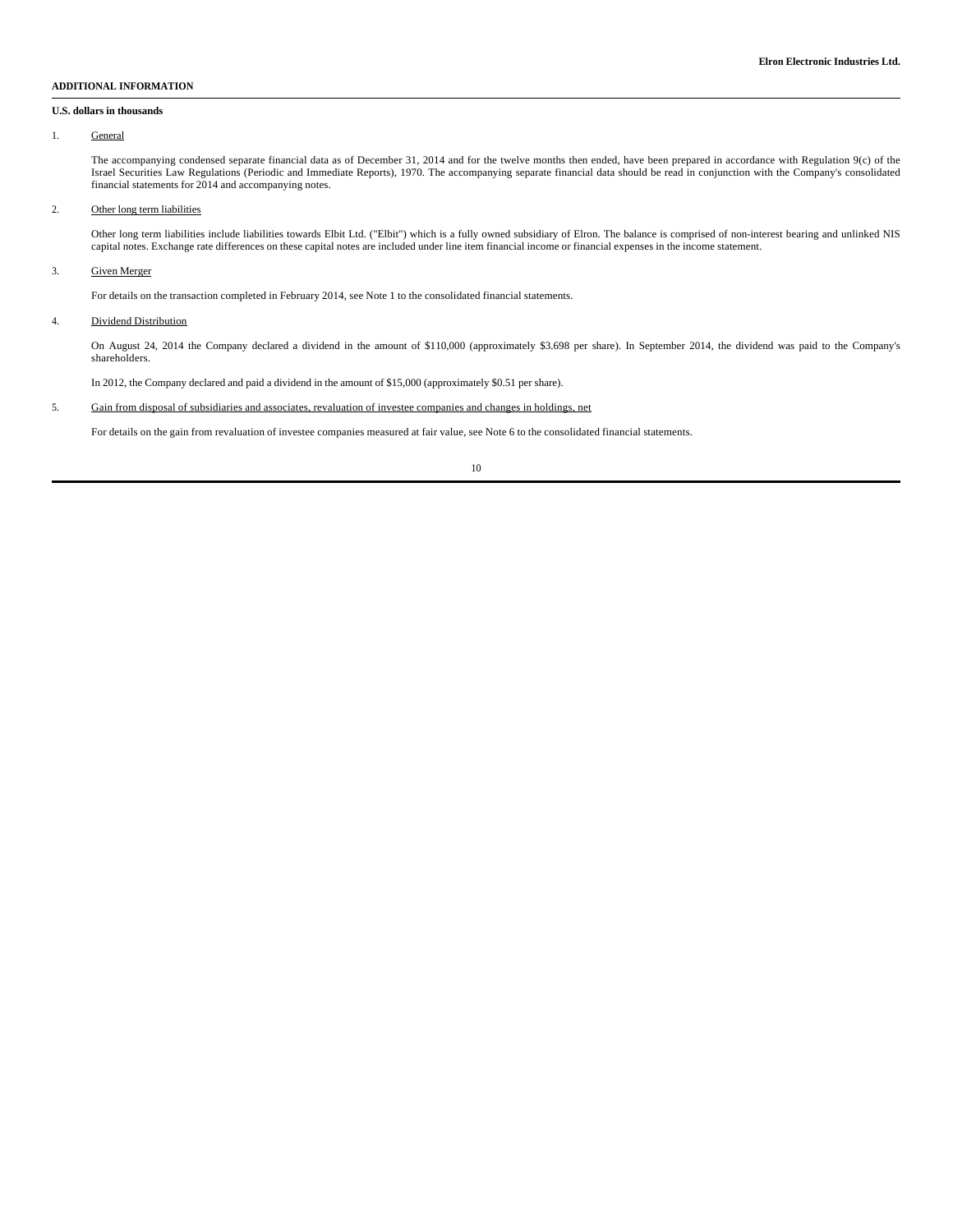#### **ADDITIONAL INFORMATION**

#### **U.S. dollars in thousands**

6. Cash and Cash equivalents attributed to the Company (excluding amounts attributed to subsidiaries and associates)

|                |        | December 31  |  |
|----------------|--------|--------------|--|
|                | 2014   | 2013         |  |
|                |        | \$ thousands |  |
| In U.S. dollar | 32,945 | 19,341       |  |
| In NIS         | 385    | 345          |  |
|                | 33,330 | 19,686       |  |
|                |        |              |  |

#### 7. Taxes on income

### A. Tax laws applicable to the Company

For information about the tax laws applicable to the Company see note 14 to the consolidated financial statements.

#### B. Tax assessments attributed to the Company

The Company has tax assessments considered as final through 2010, included.

#### C. Carryforward tax losses and other temporary differences attributed to the Company

As of December 31, 2014, the Company has operating carryforward tax losses in the amount of \$184,000 and capital losses in the amount of \$12.

As a result of the Given merger transaction, see also Note 3.B.4.a to the consolidated financial statements, the Company recognized in 2013 a deferred tax asset in the amount of approximately \$11,250 in respect of the temporary difference from its investment in Given, and an amount of approximately \$17,750 in respect of carryforward losses. Due to the completion of the Given Merger in 2014, the tax asset was fully utilized against tax expenses on income.

Deferred tax assets relating to the aforesaid carryforward operating losses and to other temporary differences of approximately \$69,000 were not recognized because their utilization in the foreseeable future is not probable.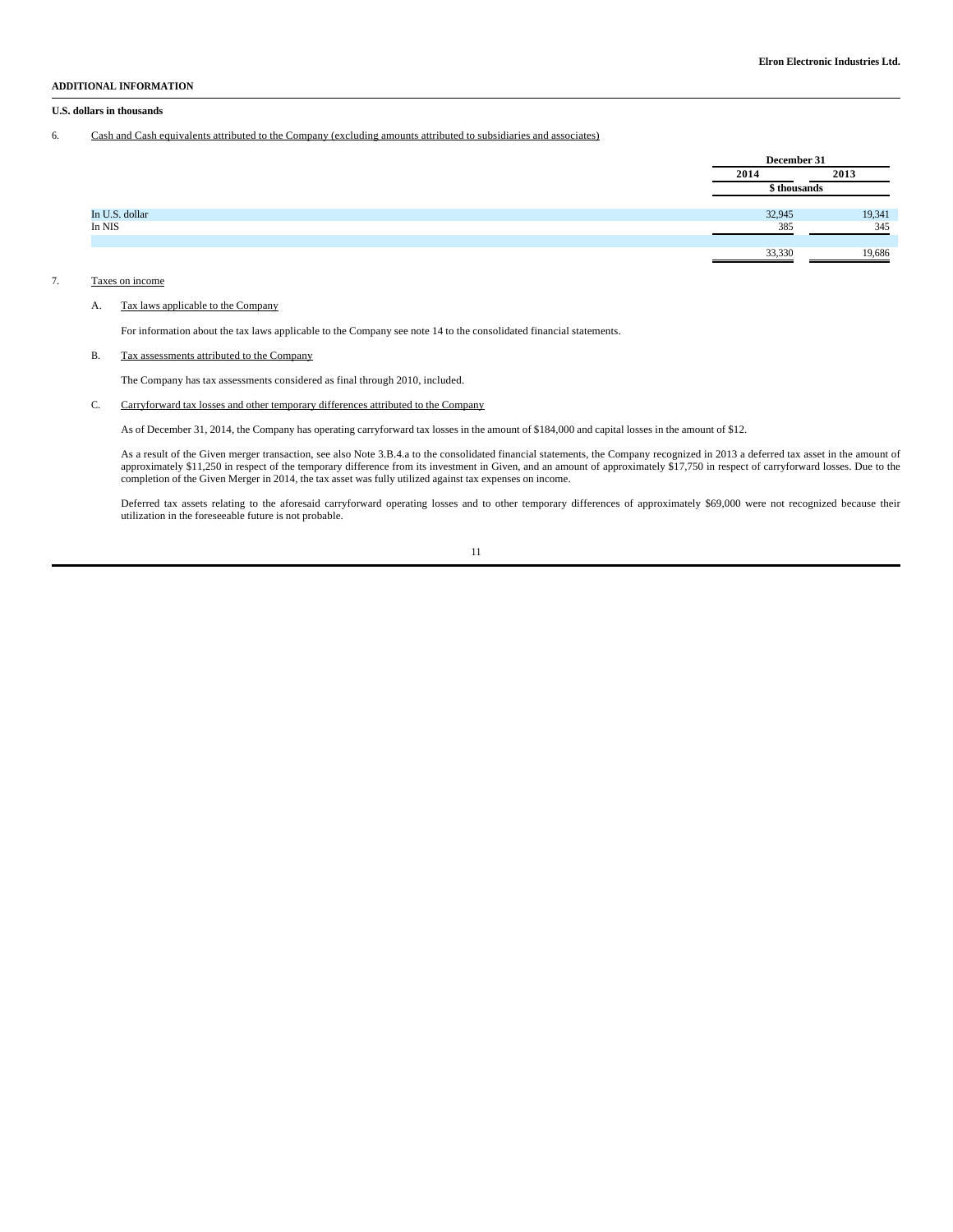### **ADDITIONAL INFORMATION**

#### **U.S. dollars in thousands**

### 8. Balances and transaction with subsidiaries and associates

A. Balances with subsidiaries and associates

**Composition** 

|                                 | December 31, |        |
|---------------------------------|--------------|--------|
|                                 | 2014         | 2013   |
| Other accounts receivable       | 30           | 58     |
| Other accounts payable          | 26           |        |
| Capital note (see Note 5 above) | 73,812       | 82,701 |

B. Loans

The Company granted some of its subsidiaries and associates loans which are presented in the Company's statement of financial position as part of Investments in subsidiaries and associates. The Company recorded interest in

For more information about loans which the Company granted its subsidiaries and associates see Note 3 to the consolidated financial statements.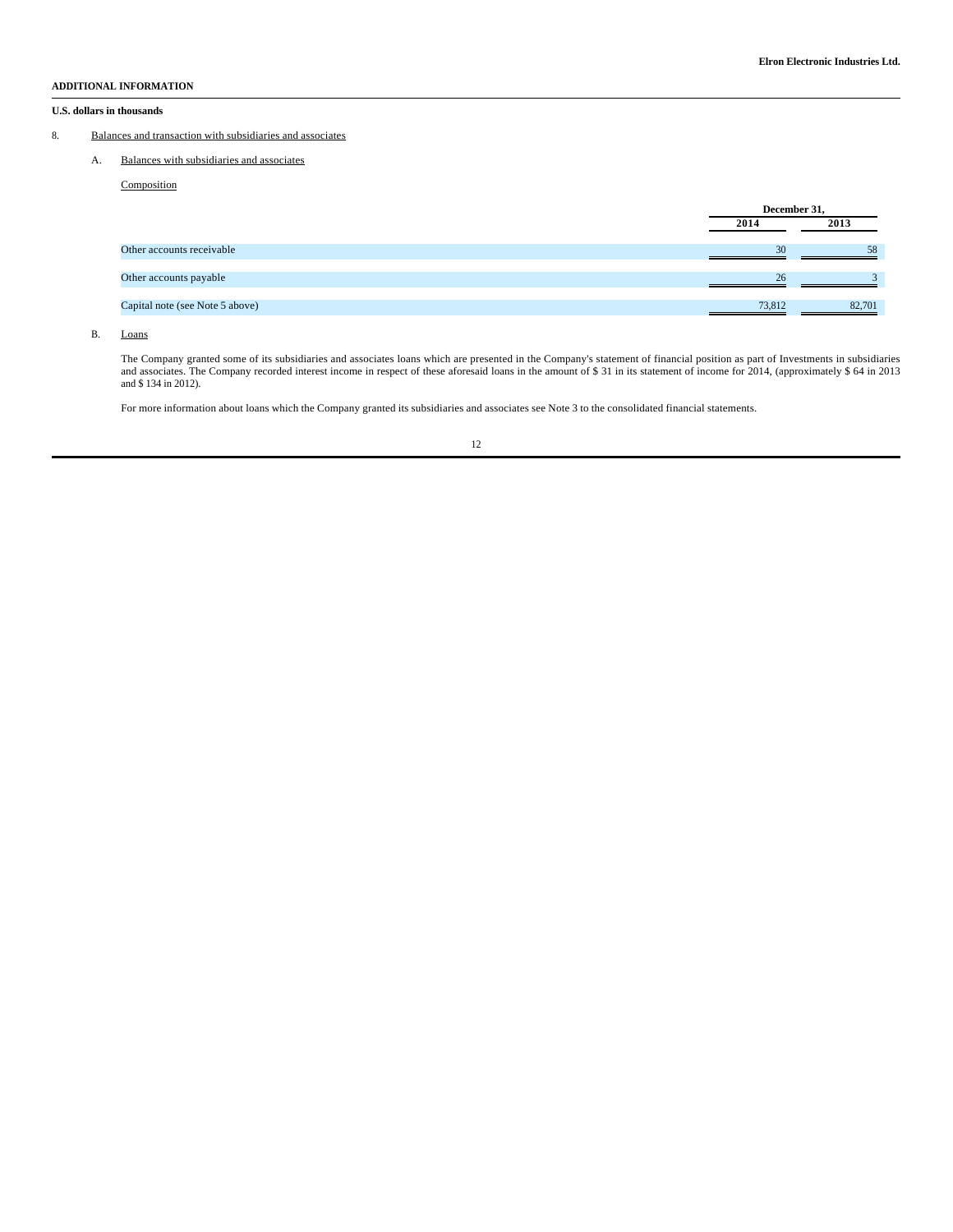#### **Liabilities report of the Company by repayment date**

Section 36a to the Israel Securities Law (1968)

Report as of December 31, 2014

Following are the liabilities of the Company by repayment date: The following data are presented in NIS and were translated from USD to NIS using the exchange rate as of December 31, 2014 (1 USD = 3.889 NIS)

 A. Debentures issued to the public by the reporting Entity and held by the public, excluding debentures held by the Company's parent ,controlling shareholder, companies controlled by one of the parties mentioned above or by companies controlled by the company - based on separate financial data of the Entity ("Solo" reports) (NIS in thousands)

|                           | <b>Principle repayment</b> |                            |      |            |       | <b>Gross interest</b>                               |                        |
|---------------------------|----------------------------|----------------------------|------|------------|-------|-----------------------------------------------------|------------------------|
|                           | <b>NIS</b><br>(CPI linked) | <b>NIS</b><br>(Not linked) | Euro | <b>USD</b> | Other | payments<br><i>(excluding)</i><br>deduction of tax) | <b>Toatal by years</b> |
| First year                |                            |                            |      |            |       |                                                     |                        |
| Second year               |                            |                            |      |            |       |                                                     |                        |
| Third year                |                            |                            |      |            |       |                                                     |                        |
| Fourth Year               |                            |                            |      |            |       |                                                     |                        |
| Fifth year and thereafter |                            |                            |      |            |       |                                                     |                        |
| Total                     |                            |                            |      |            |       |                                                     |                        |

B. Private debentures and non-bank credit, excluding debentures or credit granted by the Comapny's parent, controlling shareholder, companies controlled by one of the parties mentioned above or by companies controlled by the company - based on separate financial data of the Entity ("Solo" reports) (NIS in thousands)

|                           |                            |                            | <b>Gross interest</b><br><b>Principle repayment</b> |            |       |                                             |                        |
|---------------------------|----------------------------|----------------------------|-----------------------------------------------------|------------|-------|---------------------------------------------|------------------------|
|                           | <b>NIS</b><br>(CPI linked) | <b>NIS</b><br>(Not linked) | Euro                                                | <b>USD</b> | Other | payments<br>(excluding<br>deduction of tax) | <b>Toatal by years</b> |
| First year                |                            |                            |                                                     |            |       |                                             |                        |
| Second year               |                            |                            |                                                     |            |       |                                             |                        |
| Third year                |                            |                            |                                                     |            |       |                                             |                        |
| Fourth Year               |                            |                            |                                                     |            |       |                                             |                        |
| Fifth year and thereafter |                            |                            |                                                     |            |       |                                             |                        |
| Total                     |                            |                            |                                                     |            |       |                                             |                        |

C. Bank credit from Israeli banks - based on separate financial data of the Entity ("Solo" reports) (NIS in thousands)

|                           |                            | <b>Principle repayment</b> | <b>Gross interest</b> |            |       |                                                     |                        |
|---------------------------|----------------------------|----------------------------|-----------------------|------------|-------|-----------------------------------------------------|------------------------|
|                           | <b>NIS</b><br>(CPI linked) | <b>NIS</b><br>(Not linked) | Euro                  | <b>USD</b> | Other | payments<br><i>(excluding)</i><br>deduction of tax) | <b>Toatal by years</b> |
| First year                |                            |                            |                       |            |       |                                                     |                        |
| Second year               |                            |                            |                       |            |       |                                                     |                        |
| Third year                |                            |                            |                       |            |       |                                                     |                        |
| Fourth Year               |                            |                            |                       |            |       |                                                     |                        |
| Fifth year and thereafter |                            |                            |                       |            |       |                                                     |                        |
| Total                     |                            |                            |                       |            |       |                                                     |                        |

D. Bank credit from non-Israeli banks - based on separate financial data of the Entity ("Solo" reports) (NIS in thousands)

|                           |                            | <b>Principle repayment</b> | <b>Gross interest</b> |            |       |                                             |                        |
|---------------------------|----------------------------|----------------------------|-----------------------|------------|-------|---------------------------------------------|------------------------|
|                           | <b>NIS</b><br>(CPI linked) | <b>NIS</b><br>(Not linked) | Euro                  | <b>USD</b> | Other | payments<br>(excluding<br>deduction of tax) | <b>Toatal by years</b> |
| First year                |                            |                            |                       |            |       |                                             |                        |
| Second year               |                            |                            |                       |            |       |                                             |                        |
| Third year                |                            |                            |                       |            |       |                                             |                        |
| Fourth Year               |                            |                            |                       |            |       |                                             |                        |
| Fifth year and thereafter |                            |                            |                       |            |       |                                             |                        |
| Total                     |                            |                            |                       |            |       |                                             |                        |

E. Summary of tables A-D, totals of: bank credit, non-bank credit and debentures - based on separate financial data of the Entity ("Solo" reports) (NIS in thousands)

|                           |                            | <b>Principle repayment</b> | <b>Gross interest</b> |            |       |                                             |                        |
|---------------------------|----------------------------|----------------------------|-----------------------|------------|-------|---------------------------------------------|------------------------|
|                           | <b>NIS</b><br>(CPI linked) | <b>NIS</b><br>(Not linked) | Euro                  | <b>USD</b> | Other | payments<br>(excluding<br>deduction of tax) | <b>Toatal by years</b> |
| First year                |                            |                            |                       |            |       |                                             |                        |
| Second year               |                            |                            |                       |            |       |                                             |                        |
| Third year                |                            |                            |                       |            |       |                                             |                        |
| Fourth Year               |                            |                            |                       |            |       |                                             |                        |
| Fifth year and thereafter |                            |                            |                       |            |       |                                             |                        |
| Total                     |                            |                            |                       |            |       |                                             |                        |

F. Off-balance credit exposure - based on separate financial data of the Entity ("Solo" reports) (NIS in thousands)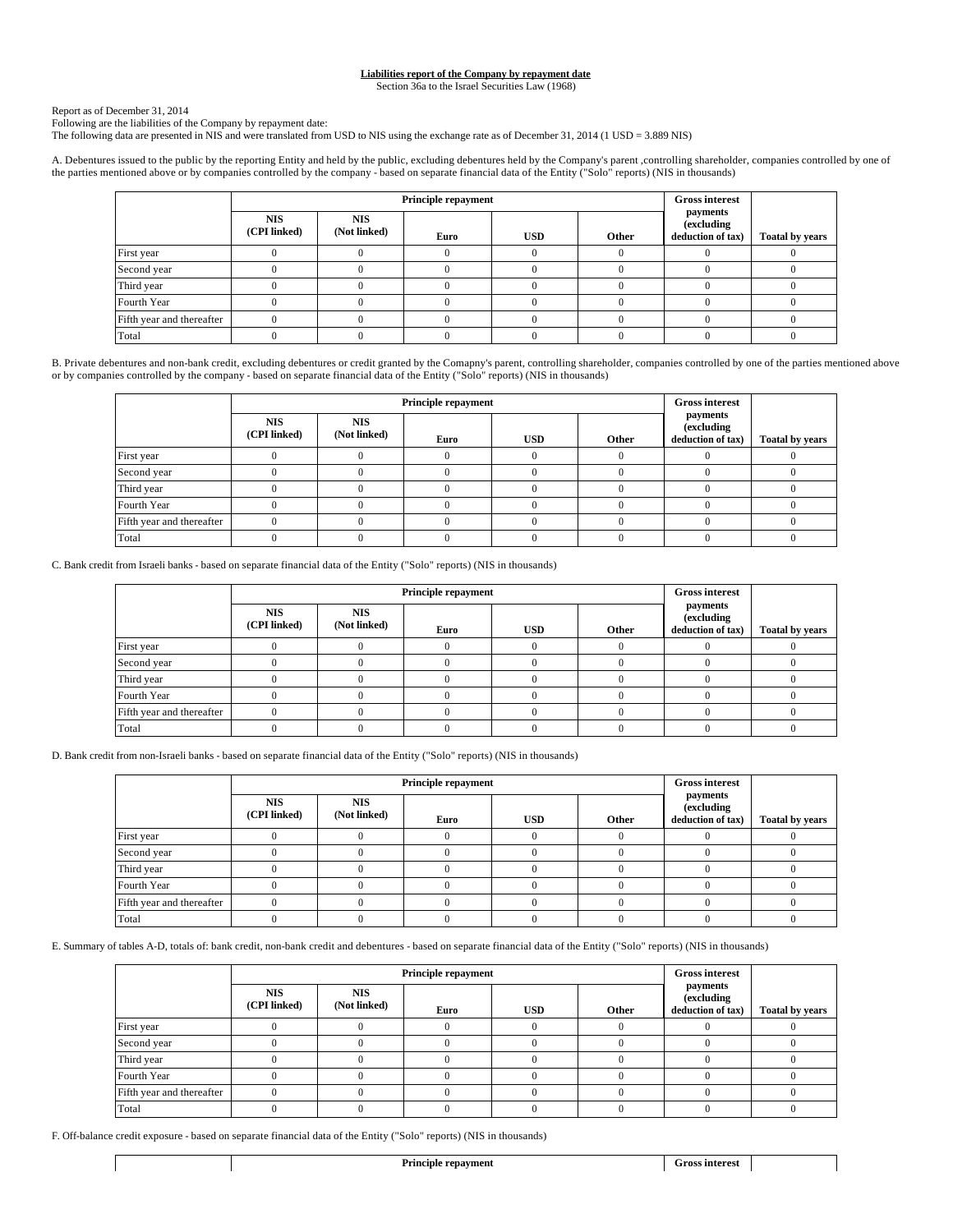|                           | <b>NIS</b><br>(CPI linked) | <b>NIS</b><br>(Not linked) | Euro | <b>USD</b> | Other | payments<br>(excluding<br>deduction of tax) | <b>Toatal by years</b> |
|---------------------------|----------------------------|----------------------------|------|------------|-------|---------------------------------------------|------------------------|
| First year                |                            |                            |      |            |       |                                             |                        |
| Second year               |                            |                            |      |            |       |                                             |                        |
| Third year                |                            |                            |      |            |       |                                             |                        |
| Fourth Year               |                            |                            |      |            |       |                                             |                        |
| Fifth year and thereafter |                            |                            |      |            |       |                                             |                        |
| Total                     |                            |                            |      |            |       |                                             |                        |